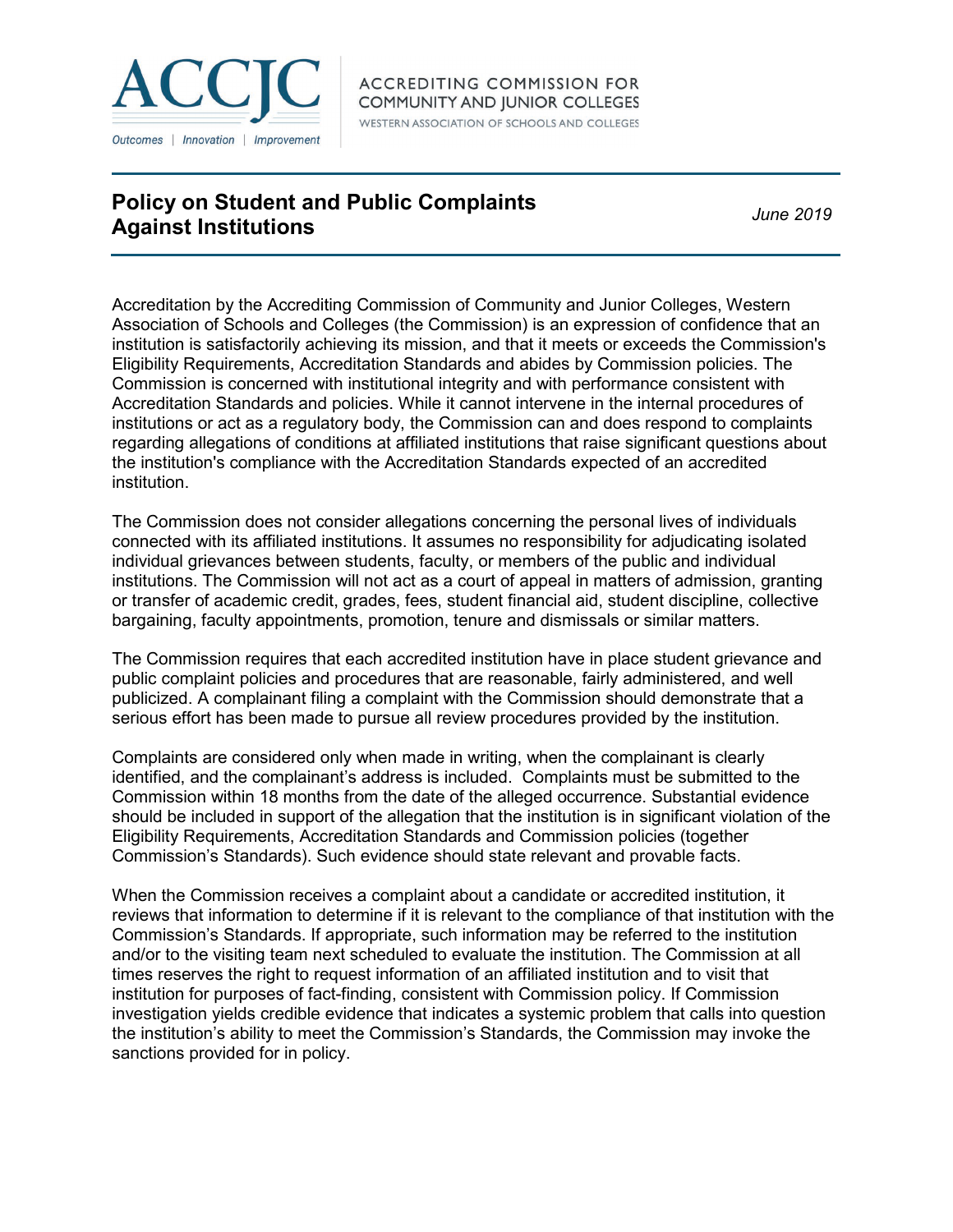## **Procedures**

- **1.** It is the complainant's responsibility to do the following:
	- a. State the complaint in the clearest possible terms.
	- b. Provide, in writing, a clear description of the evidence upon which the allegation is based.
	- c. Demonstrate that all remedies available at the institution (grievance procedures, appeals, hearings, etc.) have been exhausted. The complainant should describe what has been done in this regard.
	- d. Acknowledge awareness that Commission staff may send a copy of the complaint to the Chief Executive Officer of the institution.
	- e. Include name and address.
	- f. Sign the complaint.
- **2.** Within ten working days of the receipt of a complaint it will be acknowledged in writing and initially reviewed by the staff of the Commission. Individual complaints, whether acted upon or not by the Commission, will be retained in Commission files.
- **3.** If the Commission staff finds the complaint to be not within the scope of Commission policies and jurisdiction, the complainant will be so notified.
- **4.** If the complaint appears to be within the scope of Commission policies and jurisdiction, and is substantially documented, a copy of the complaint will be forwarded to the institution's Chief Executive Officer (and copied to the institution's Accreditation Liaison Officer), who will be asked to respond to the complaint by addressing a letter and any supporting evidence to the appropriate Vice President of the Commission within thirty working days.
- **5.** The Commission's Vice President will review the complaint, the response, and evidence submitted by the institution's president, and will determine one of the following:
	- a. That the complaint will not be processed further. The complainant will be so notified within ten working days.
	- b. That the complaint has sufficient substance to warrant further investigation. If the Commission decides to investigate a complaint, it will inform the complainant of its decision to investigate at the same time it informs the institution of its intent to investigate.
- **6.** As part of its investigation, the Commission may request information of the institution and may send representatives to visit that institution for purposes of fact-finding. The Commission may also request information of other agencies that accredit the institution or authorize it to operate, and of the U.S. Department of Education. If further investigation is warranted, the time to conduct the investigation may vary considerably depending on the circumstances and the nature of the complaint. Applicable complaints may be provided to the comprehensive review team chair for investigation during the external evaluation site visit.